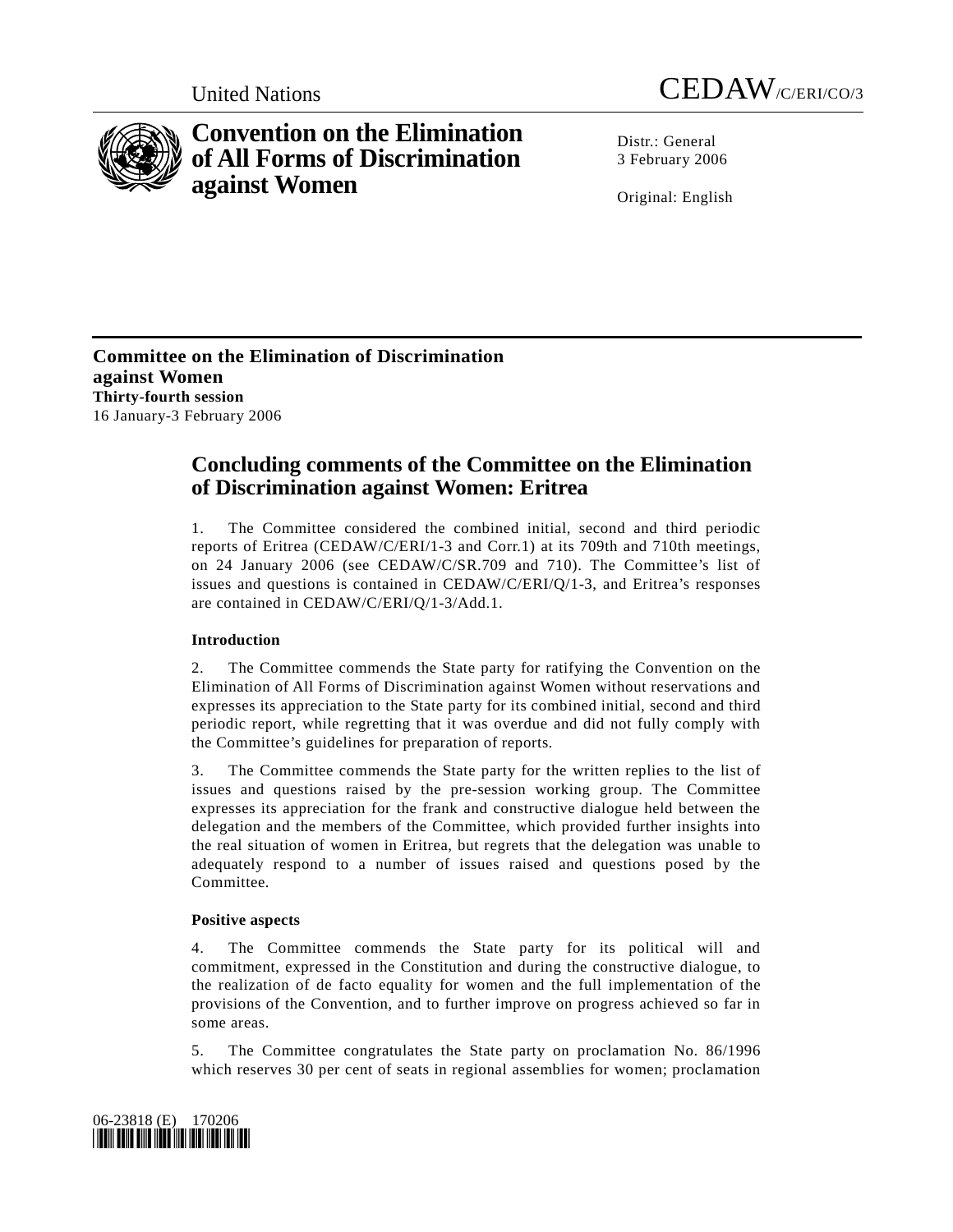No. 58/1994 which gives every citizen the right to land use without discrimination on the basis of sex; and the Citizenship Act which gives equal citizenship rights to men and women.

#### **Principal areas of concern and recommendations**

6. While noting that a law reform project to harmonize Eritrea's laws with its international obligations has been ongoing since 1997, the Committee is concerned that the Convention is not yet part of Eritrean law and thus that its provisions are not enforceable in domestic courts. The Committee is concerned about the State party's assertion that, as a country that follows the dualist approach, in case of conflict between provisions of an international instrument ratified by Eritrea and the provisions of national law, the latter would prevail, which in the Committee's view would mean that the State party would not be complying with its international obligations.

7. **The Committee calls on the State party to take immediate measures to ensure that the Convention and its provisions are incorporated into national law and become fully applicable in the domestic legal system, and to place high priority on completing its law reform in respect of the Civil and Penal Codes.**

8. While welcoming the fact that the Convention has been translated into one of the local languages and disseminated among Eritrean women, the Committee is concerned that the provisions of the Convention are not widely known by judges, lawyers and prosecutors.

9. **The Committee calls on the State party to ensure that the Convention and related domestic legislation are made an integral part of legal education and the training of judicial officers, including judges, lawyers and prosecutors, so as to establish firmly in the country a legal culture supportive of women's equality and non-discrimination. The Committee urges the State party to translate the Convention into other local languages so as to make it widely known among all ethnic groups.**

10. The Committee expresses concern that, while article 7 (2) of the Eritrean Constitution prohibits discrimination against women and prohibits "any act that violates the human rights of women", it does not contain a definition of discrimination in line with article 1 of the Convention.

11. **The Committee urges the State party, as part of its current law reform process, to undertake a comprehensive national dialogue on women's rights to equality and non-discrimination and to enshrine in the Constitution, or other appropriate legislation, a definition of equality and discrimination against women, in line with article 1 of the Convention.**

12. While appreciating the reasons for the State party's designation of the National Union of Eritrean Women, a non-governmental organization with long-term significant experience in advocacy on behalf of Eritrean women, as the national machinery for the advancement of women, the Committee is concerned that this institutional status may limit the authority and influence of the national machinery within the government structure and the accountability of the Government of Eritrea with respect to the implementation of the Convention. The Committee is also concerned that the national machinery does not have a clear mandate and that it is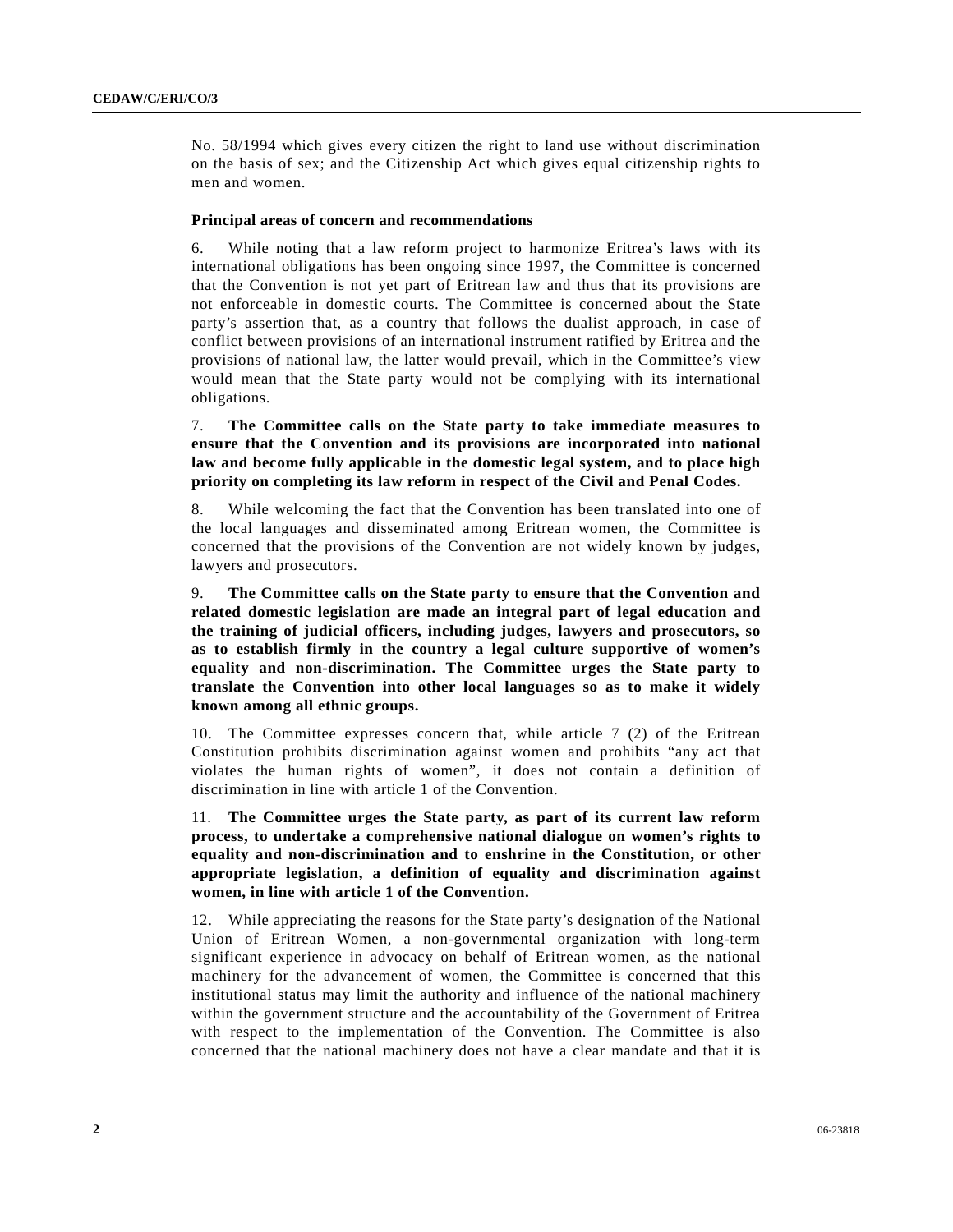not provided with adequate human and financial resources to carry out its functions effectively in promoting the advancement of women and gender equality.

13. **The Committee invites the State party to fully ensure Government accountability for gender equality and the advancement of women in the implementation of the Convention. In this regard, the Committee refers to the guidance provided in the Beijing Platform for Action on national machinery for the advancement of women. The Committee further recommends that the State party expeditiously strengthen the National Union of Eritrean Women by providing it with a clear mandate for its functions, as regards gender mainstreaming in all policy areas, and with adequate human and financial resources.**

14. While noting the advocacy work carried out by the National Union of Eritrean Women, the Committee is concerned about the persistence of patriarchal attitudes and deep-rooted stereotypes regarding the role and responsibilities of women and men in society, which are discriminatory to women. The Committee is concerned that the preservation of negative cultural practices and traditional attitudes serve to perpetuate women's subordination in the family and society and constitute serious obstacles to women's enjoyment of their human rights. For example, the Committee is concerned that, while participation in National Service creates eligibility for access to land and other economic resources, women are exempt from National Service on grounds of marriage, thus losing eligibility for access to land and other resources. It is also concerned about the State party's apparent reluctance to address discriminatory practices firmly through legislation.

15. **The Committee urges the State party to view culture as a dynamic aspect of the country's social fabric and life and therefore subject to change. It urges the State party to introduce measures, including legislation, without delay to modify or eliminate cultural practices and stereotypes that discriminate against women, in conformity with articles 2 (f) and 5 (a) of the Convention, and to ensure that women's rights to non-discrimination and equality set forth in the provisions of the Convention prevail. In particular, it urges the State party to study the extent to which women lose access to land and other resources because of non-participation in National Service through marriage; to educate communities on the discriminatory aspects of early marriage; and to find solutions for women who have already lost or are losing their eligibility for land and other resources owing to early marriage. It further urges the State party to undertake such efforts in collaboration with civil society organizations, women's groups and community leaders, as well as teachers and the media. It invites the State party to increase its efforts to design and implement comprehensive education and awareness-raising programmes targeting women and men at all levels of society, with a view to creating an enabling and supportive environment within which to transform and change discriminatory laws, customs and stereotypes and allowing women to exercise their human rights.**

16. The Committee is concerned about the absence of policies and programmes, including legislation, to address violence against women including marital rape. The Committee also expresses its concern about the lack of information and statistics on violence against women in the report.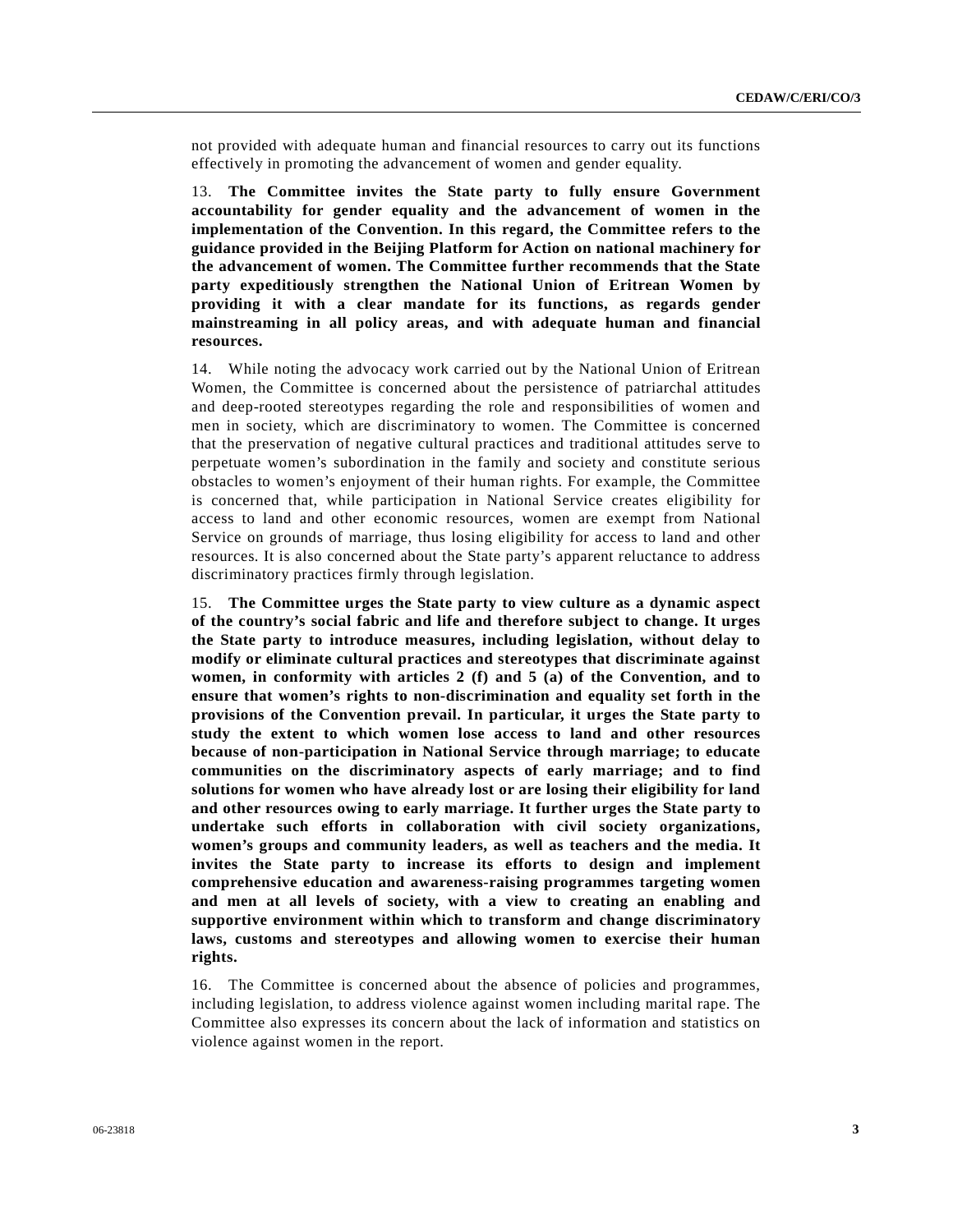17. **The Committee urges the State party to accord priority attention to the adoption of comprehensive measures to combat violence against women and girls in accordance with its general recommendation 19 on violence against women. The Committee calls on the State party to enact legislation on domestic violence, including marital rape, and all forms of sexual abuse. It requests the State party to address the issue of rapists' avoiding prosecution through subsequent marriage to their victims. It calls on the State party to ensure that women and girls who are victims of violence have access to immediate means of redress and protection and that perpetrators are prosecuted and adequately punished. The Committee recommends that training be undertaken for the judiciary and public officials, particularly law enforcement personnel, and for health-service providers so as to ensure that they are sensitized to all forms of violence against women and can adequately respond to it. The Committee requests the State party to provide information in its next report on the laws and policies in place to deal with all forms of violence against women and the impact of such measures.**

18. While noting the entrenched cultural underpinning of female genital mutilation and while welcoming the important awareness-raising efforts implemented by the National Union of Eritrean Women towards ending the practice of female genital mutilation, the Committee is concerned at the high incidence of female genital mutilation in the country and the State party's reluctance to expedite the adoption of legislation aimed at eradicating this practice.

19. **The Committee urges the State party to speedily enact the draft legislation prohibiting female genital mutilation and to ensure that offenders are prosecuted and adequately punished and to continue its awareness-raising efforts to change the cultural perceptions connected with female genital mutilation.**

20. While applauding the successful use of the 30 per cent quota for women in the regional assemblies, the Committee is concerned about the low level of representation of women in public and political life and in decision-making positions, including in the foreign service.

21. **The Committee encourages the State party to establish concrete goals and timetables to increase the number of women in political and public life and in decision-making positions. It invites the State party to use the successful example of increasing the number of women in regional assemblies to achieve similar results in other areas, including parliament and the foreign service. The Committee encourages the State party to implement and strengthen training and awareness-raising programmes, and to highlight the importance of women's participation in decision-making at all levels, including the international level.**

22. While noting the efforts made by the State party to improve reproductive health care for women, including through the Safe Motherhood programme, the Committee remains concerned about the limited access to adequate health-care services for women, especially women in rural areas. It is particularly concerned about the maternal mortality rate which is among the highest in the world — an indication of lack of obstetric care — and early pregnancies and deaths due to clandestine abortions.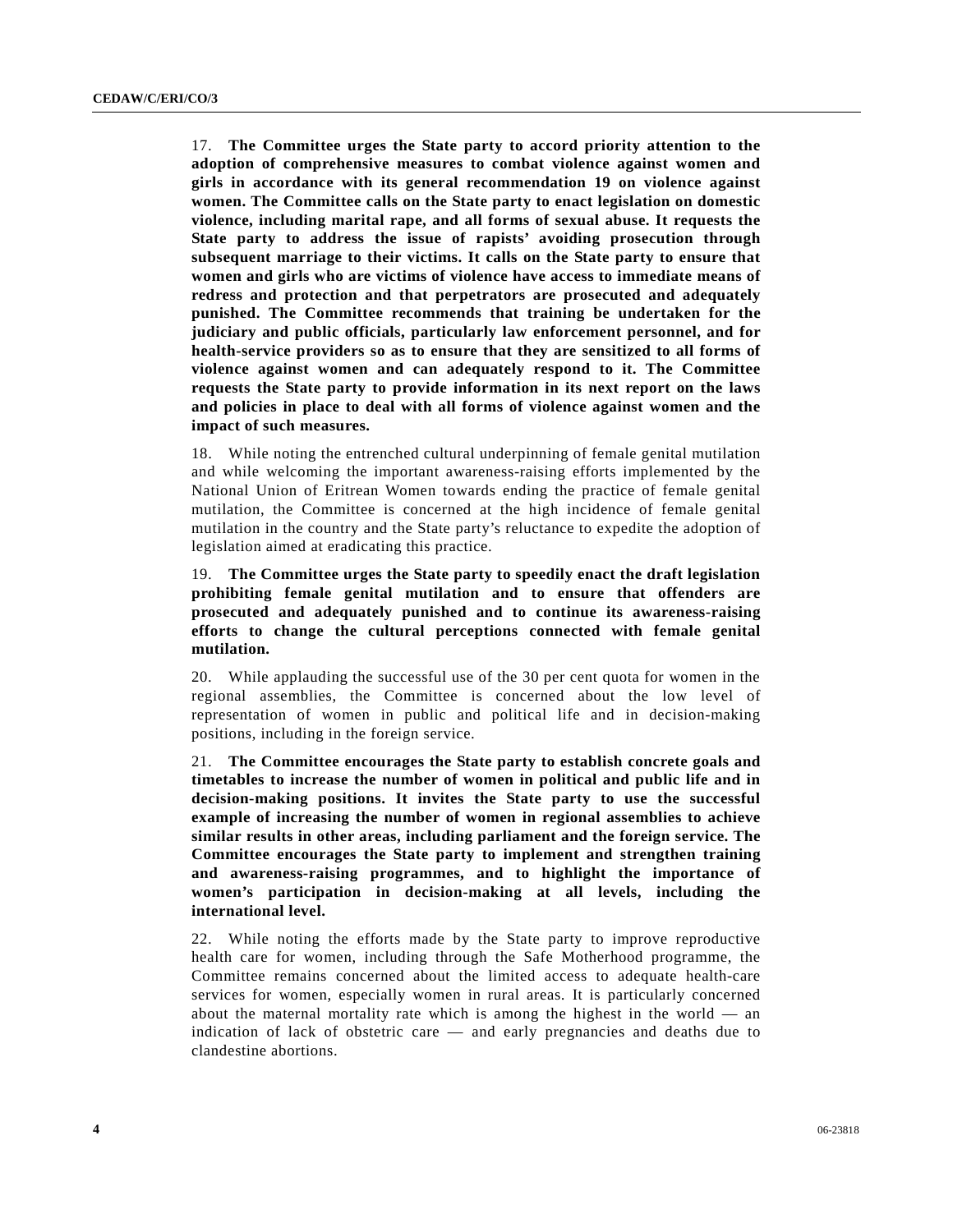23. **The Committee recommends that the State party take measures to improve women's access to health care, especially emergency obstetric care and health-related services and information, in accordance with article 12 of the Convention and the Committee's general recommendation 24 on women and health. It calls on the State party to improve the availability of sexual and reproductive health services, including family planning, also with the aim of preventing early pregnancies and clandestine abortions. It encourages the State party to enhance such services especially for rural women. The Committee requests the State party to provide in its next report detailed information on measures taken to improve women's access to health-related services and information, including in regard to sexual and reproductive health and family planning, and the impact of these measures.**

24. While recognizing the efforts undertaken by the State party aimed at the reconstruction of the country and its socio-economic fabric after the long years of armed conflict as well as recurrent droughts, the Committee is concerned that the widespread poverty among women and the poor socio-economic conditions are among the causes of the violation of women's human rights and discrimination against them. The Committee is concerned at the very large number of women heads of household who are particularly vulnerable to poverty.

25. **The Committee urges the State party to make the promotion of gender equality an explicit component of all its national development strategies, policies and programmes, in particular those aimed at poverty alleviation and sustainable development, including its Poverty Reduction Strategy and Food Security Strategy. The Committee also invites the State party to place emphasis on the promotion and protection of women's human rights in all development cooperation programmes with international organizations and bilateral donors so as to address the socio-economic causes of discrimination against women. It calls on the State party to pay special attention, and provide targeted support, to women heads of household in all its poverty eradication efforts.**

26. The Committee is especially concerned about the situation of women in rural areas who often lack access to health, education, clean water and sanitation services and means and opportunities for economic survival. In this regard, the Committee regrets that the report did not provide sufficient information on the de facto position of rural women in all sectors, including education, health and employment.

27. **The Committee urges the State party to pay special attention to the needs of rural women and women heads of household, ensuring that they participate in decision-making processes and have access to health, education, clean water and sanitation services and income-generation projects. The Committee requests the State party to include in its next report sex-disaggregated data and information on the de facto position of rural women in all sectors.**

28. While noting that the Transitional Code of Eritrea adopted in 1991 establishes a minimum age at marriage, prohibits forced marriages and establishes a system of equitable division of marital property upon divorce, the Committee is concerned that these laws are not enforced and that discriminatory customary laws and practices continue to be applied. The Committee is also concerned that the Transitional Code's provisions on marriage and family relations do not apply to Muslim marriages and divorces. The Committee expresses its concern that the ongoing law reform process aimed at harmonization and consolidation of Eritrean laws may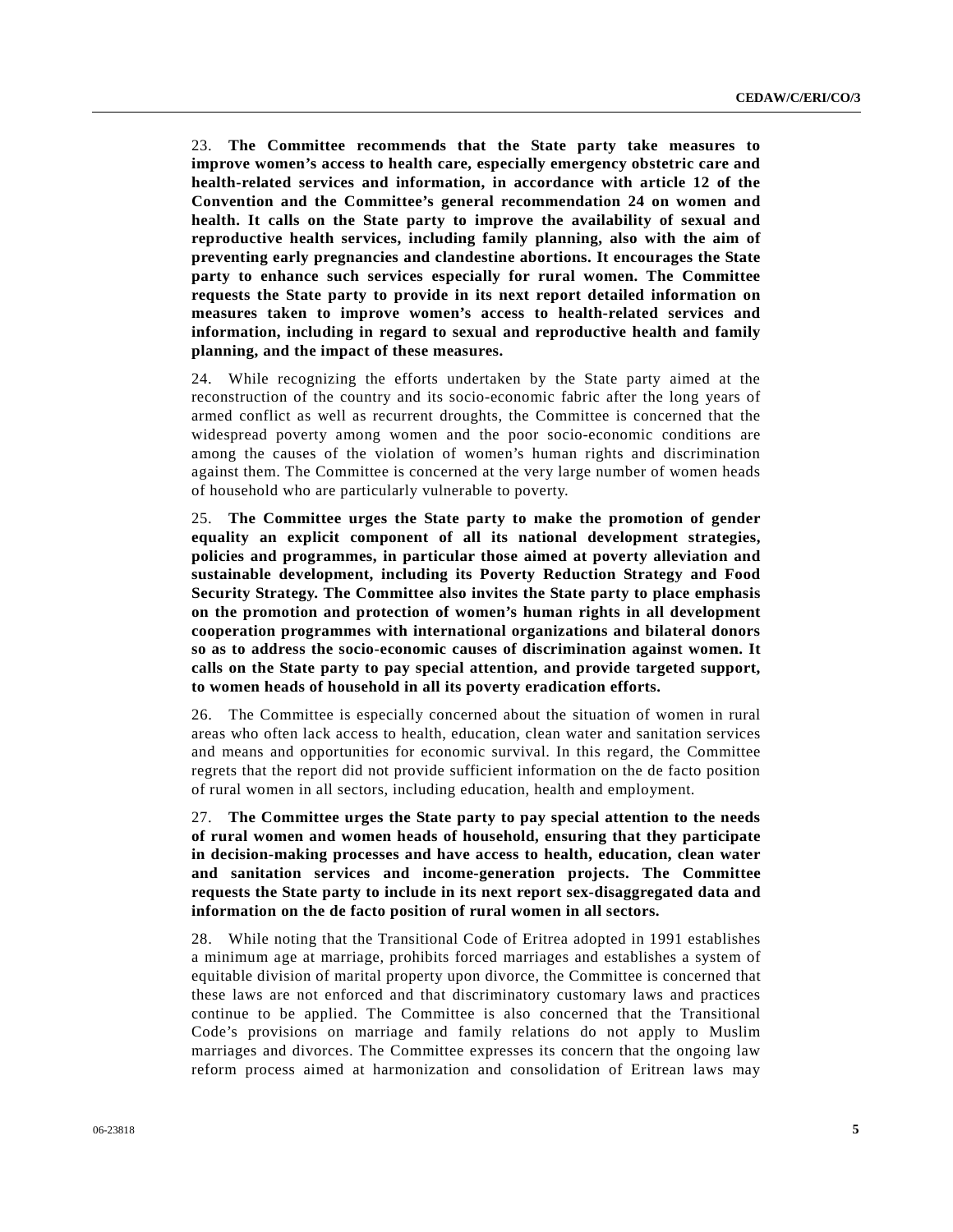result in the legal recognition and/or codification of discriminatory laws governing marriage and family relations, in contravention of article 16 of the Convention.

29. **The Committee calls on the State party to ensure full compliance with the provisions of the Transitional Code on marriage and divorce, including enforcement of the minimum age at marriage, prohibition of forced marriages and enforcement of equitable division of marital property upon divorce, and other laws relating to harmful traditional or customary practices that violate women's rights. The Committee recommends that the ongoing law reform process aim at promotion of gender equality, elimination of discrimination against women, especially in family relations, and full compliance with all provisions of the Convention.**

30. While noting that an act for the establishment of a national statistics office is being drafted, the Committee is concerned that the report did not provide sufficient statistical data on the situation of women in all areas covered by the Convention. The Committee is concerned about the lack of information on the impact of measures taken and of results achieved in various areas of the Convention.

31. **The Committee calls upon the State party to put in place a comprehensive system of data collection and assessment of trends in the situation of women. It encourages the State party to monitor, through measurable indicators, the impact of measures taken and progress achieved towards realization of women's de facto equality. It invites the State party, as necessary, to seek international assistance for the development of such data-collection and analysis efforts and to avail itself of innovative statistical concepts with respect to women's lives. The Committee also requests the State party to include in its next report statistical data and analysis on the situation of women, disaggregated by sex and by rural and urban areas, indicating the impact of measures and the results achieved in the practical realization of women's de facto equality.**

32. **The Committee recommends that the State party avail itself of technical and financial assistance from the international community as indicated in the Beijing Declaration and Platform for Action and the outcome document of the twenty-third special session of the General Assembly, in order to facilitate implementation of the Convention.**

33. **The Committee encourages the State party to ratify the Optional Protocol to the Convention on the Elimination of All Forms of Discrimination against Women and to accept, as soon as possible, the amendment to article 20, paragraph 1, of the Convention concerning the meeting time of the Committee.**

34. **The Committee requests the State party to ensure the wide participation of all ministries and public bodies in, and to consult with other nongovernmental organizations in addition to the National Union of Eritrean Women during, the preparation of its next report. It encourages the State party to involve Parliament in a discussion of the report before its submission to the Committee.**

35. **The Committee urges the State party to utilize fully in its implementation of the obligations under the Convention, the Beijing Declaration and Platform for Action which reinforce the provisions of the Convention, and requests the State party to include information thereon in its next periodic report.**